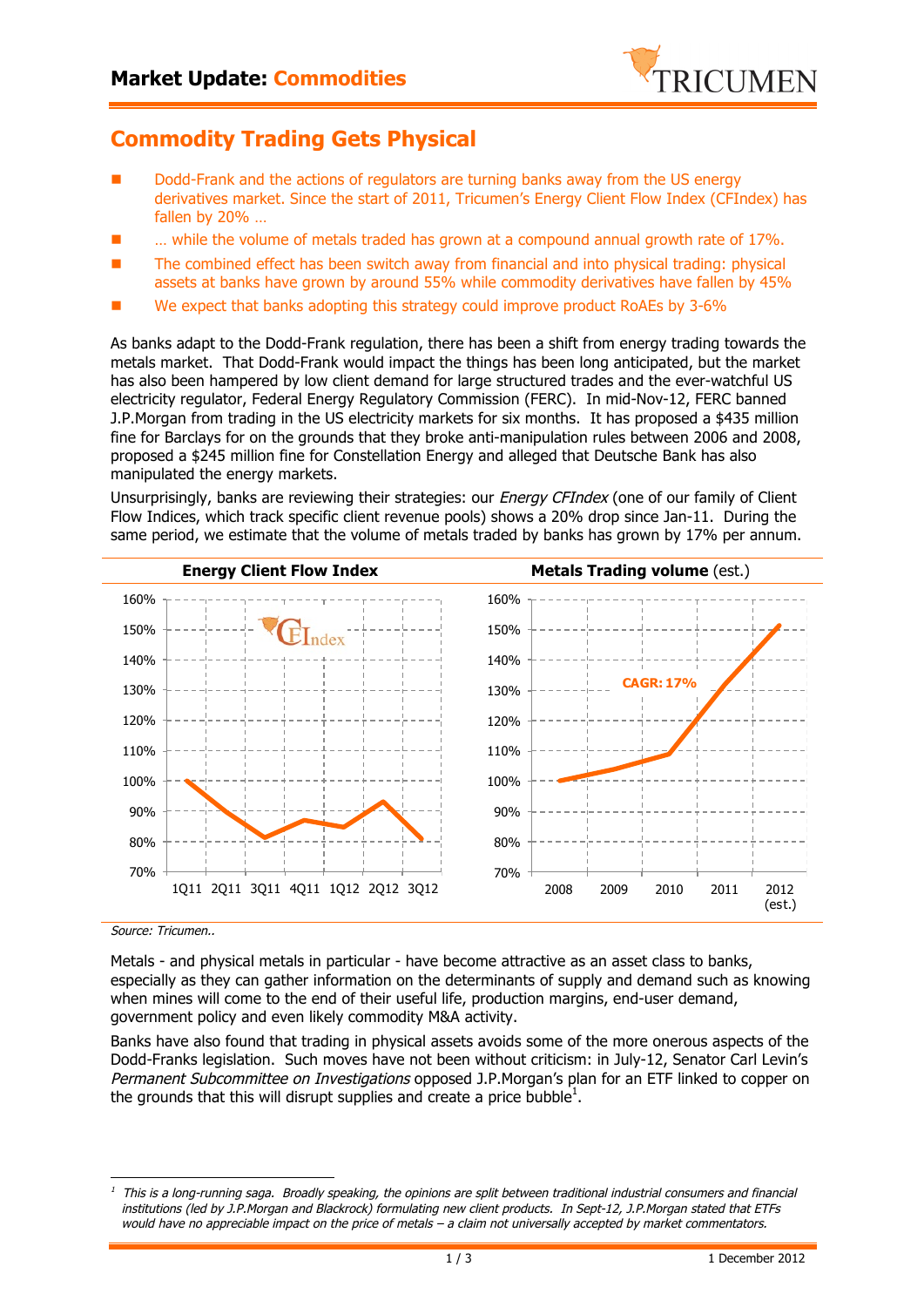## **Market Update: Commodities**



The extent to which individual banks have switched away from financial and into physical strategies is evident on their balance sheets. Taking the four of 'our' US banks as an example we note that, since 3Q10, Morgan Stanley has reduced its derivative positions by 56%, while J.P.Morgan by a comparably

modest 19%. During the same period, physical holdings surged. At the extreme, Goldman Sachs has more than doubled its exposure. Bank of America/Merrill Lynch is an exception, having kept its holdings low.



We expect banks to move further down this approach with time, especially if the Asian business continues to grow in importance. This makes Commodities more attractive for banks remaining in the market. That commodity returns from the traditional energy and financial (derivatives) business have fallen has been documented by a number of commentators. However, the physical business brings a way of reversing this decline in the form of new revenue streams and improved capital usage. We expect that banks adopting this strategy will be able to improve product return on attributed equity (RoAE) by 3-6%. "Getting physical" could therefore be the difference between meeting an RoAE hurdle or not.